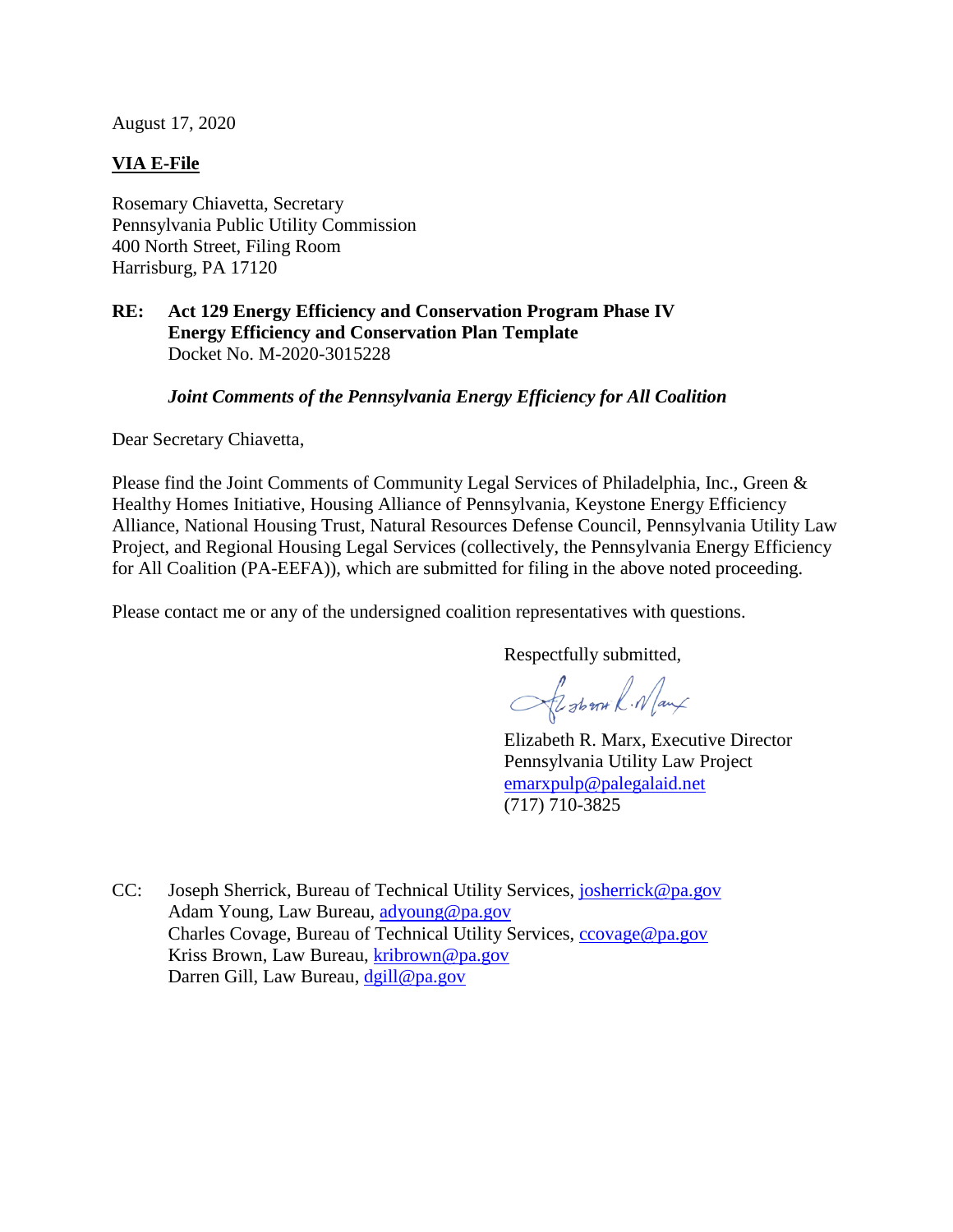# **BEFORE THE PENNSYLVANIA PUBLIC UTILITY COMMISSION**

**:**

**:**

**Implementation of Act 129 of 2008 - Energy Efficiency and Conservation : Docket No. M-2020-3015228 Plan Template**

# **JOINT COMMENTS OF THE**

# **PENNSYLVANIA ENERGY EFFICIENCY FOR ALL COALITION (PA-EEFA)**

# COMMUNITY LEGAL SERVICES OF PHILADELPHIA, INC. GREEN & HEALTHY HOMES INITIATIVE HOUSING ALLIANCE OF PENNSYLVANIA KEYSTONE ENERGY EFFICIENCY ALLIANCE NATIONAL HOUSING TRUST NATURAL RESOURCES DEFENSE COUNCIL PENNSYLVANIA UTILITY LAW PROJECT REGIONAL HOUSING LEGAL SERVICES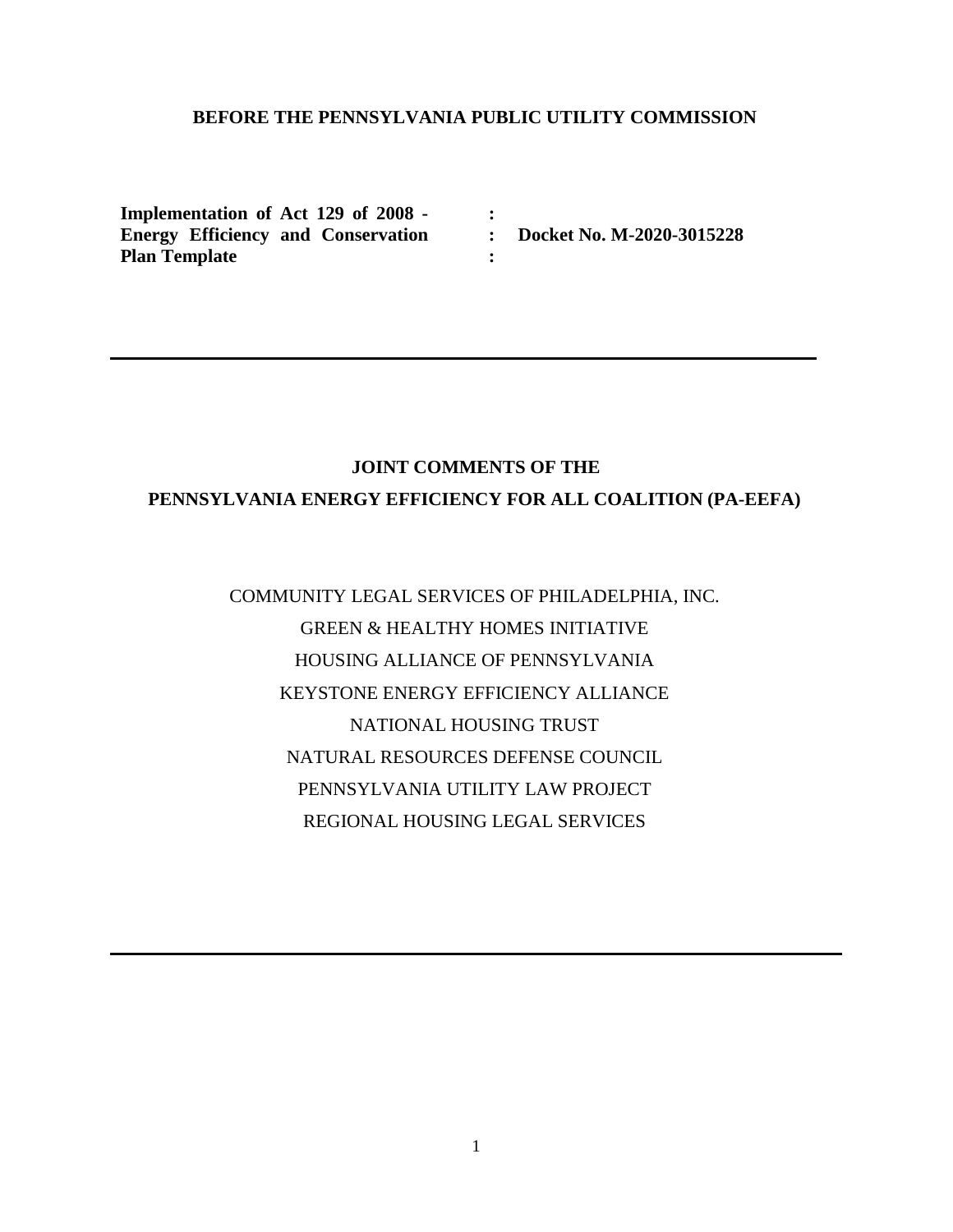# **I. INTRODUCTION**

On July 27, 2020, the Pennsylvania Public Utility Commission ("Commission") issued a Secretarial Letter seeking comment on the Act 129 Phase IV Energy Efficiency and Conservation Plan Template ("template"). The following comments are submitted for consideration by the above-named organizations, collectively referred to herein as the Pennsylvania Energy Efficiency for All Coalition ("PA-EEFA").<sup>1</sup> PA-EEFA is a coalition of Pennsylvania and national organizations that share a common goal of ensuring that low-income individuals and families have

 <sup>1</sup> **Community Legal Services** (CLS) provides free civil legal assistance to low-income Philadelphians. CLS assists clients when they face the threat of losing their homes, incomes, health care, utility service, and even their families. CLS attorneys and other staff provide a full range of legal services, from individual representation to administrative advocacy to class action litigation, as well as community education and social work.

The **Housing Alliance of Pennsylvania** is a statewide coalition working to provide leadership and a common voice for policies, practices and resources to ensure that all Pennsylvanians, especially those with low incomes, have access to safe, decent and affordable homes.

The **Green & Healthy Homes Initiative** (GHHI) is the nation's leading voice in the efforts to advance energy efficiency and healthy housing, working in over 61 cities and over 20 states. In Pennsylvania, GHHI serves as an advisor to the State childhood lead poisoning prevention program and provides technical assistance to the cities of Pittsburgh and Philadelphia to align, braid and coordinate evidence-based healthy, safe and energy efficient housing intervention programs.

The **Keystone Energy Efficiency Alliance** (KEEA) is Pennsylvania's trade association for the energy efficiency industry. Our membership, comprised of seventy companies, ranges from small local firms to large multinational corporations and operates across the value chain of energy efficiency. We engage our membership and key policymakers in support of an industry that accounts for more than 71,000 Pennsylvania jobs. The policy we promote at the state and local level expands the market for energy efficiency.

The **National Housing Trust** protects and improves existing affordable rental homes so that low income individuals and families can live in quality neighborhoods with access to opportunities.

The **Natural Resources Defense Council** (NRDC) works to safeguard the earth—its people, its plants and animals, and the natural systems on which all life depends. We combine the power of more than three million members and online activists with the expertise of some 700 scientists, lawyers, and policy advocates across the globe to ensure the rights of all people to the air, the water, and the wild.

The **Pennsylvania Utility Law Project** (PULP) is a statewide specialty legal services program in Pennsylvania whose mission is to ensure that low income consumers can connect to and maintain affordable utility services in Pennsylvania.

**Regional Housing Legal Services** (RHLS) is a nonprofit law firm with unique expertise in affordable, sustainable housing and its related components — community and economic development, utility matters and preservation of home ownership. RHLS provides innovative project and policy solutions that help create sustainable communities offering decent, safe and affordable housing for lower-income Pennsylvanians.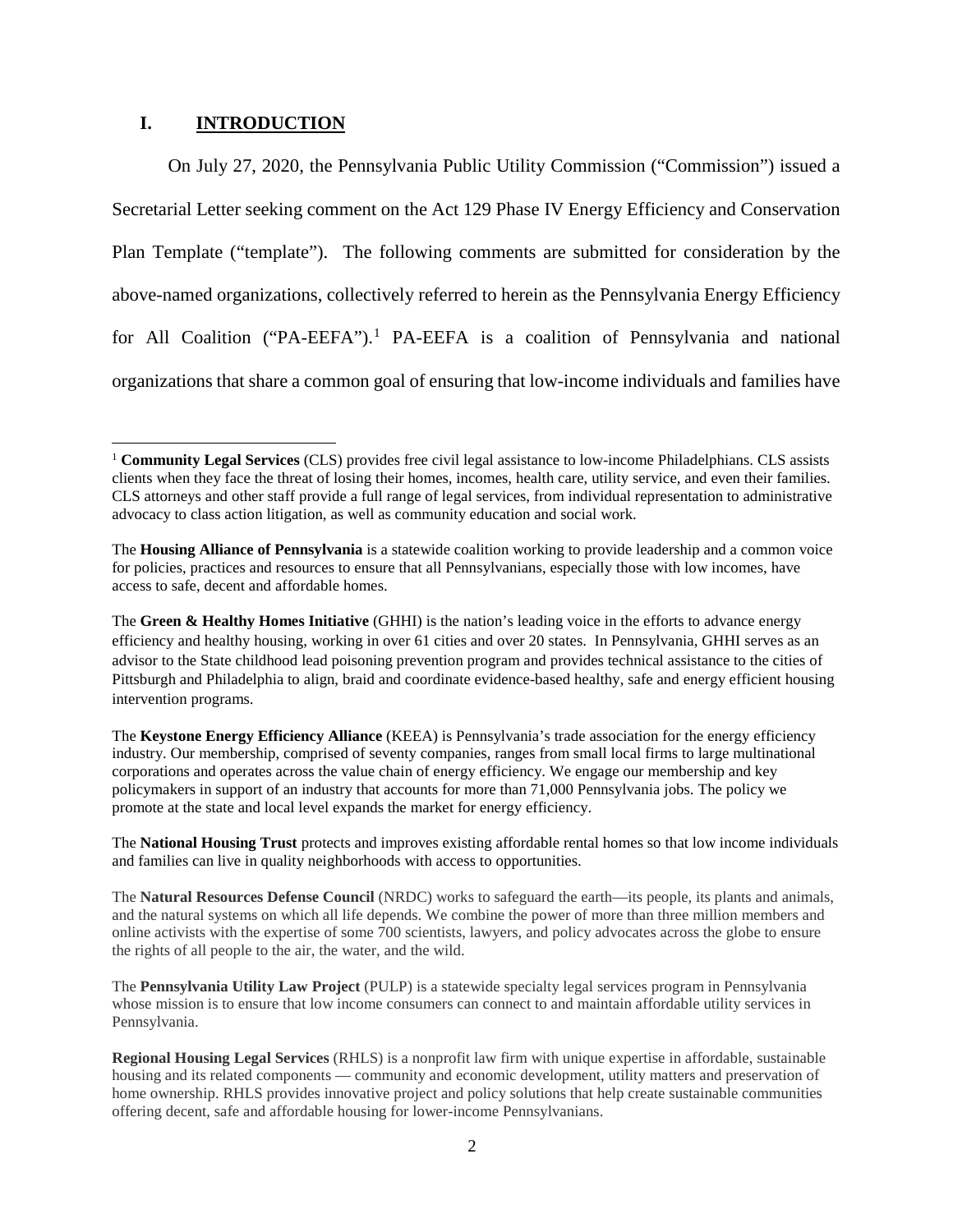access to energy efficiency services to reduce their energy consumption. PA-EEFA previously provided comments and reply comments to the Commission in Act 129 Phase IV regarding the Tentative Implementation Order, and its members have been actively involved in Act 129 policy proceedings for many years.

## **II. COMMENTS**

PA-EEFA provides the following comments in response to the Commission's proposed template for Phase IV Act 129 Energy Efficiency and Conservation Plans. PA-EEFA appreciates the level of detail that the template calls for and supports the high level of transparency that is outlined in the Commission's proposal. Comprehensive and accurate presentation of the EDCs' plans will lead to better public and stakeholder understanding of their strengths and shortcomings and will allow for meaningful input through public comments and formal litigation – and will help to facilitate meaningful input from utility stakeholders. PA-EEFA offers the following specific comments for the Commission's consideration to further strengthen the template and improve upon the clarity and transparency of the EDC's plans.

# **1. Overview of Plan**

1.2 PA-EEFA recommends that this section be amended to specifically require EDCs to describe its process for stakeholder engagement, and how its plan responds to specific input from various stakeholders throughout its development process.

PA-EEFA further recommends that the Commission include three additional subparts in Section 1. First, the Commission should include a requirement for EDCs to describe the strategy it will use to achieve low income savings targets, and how it will ensure that energy efficiency services are provided to both single and multi-family low income households.

1.10 Summary description of the EDCs' strategy for providing energy efficiency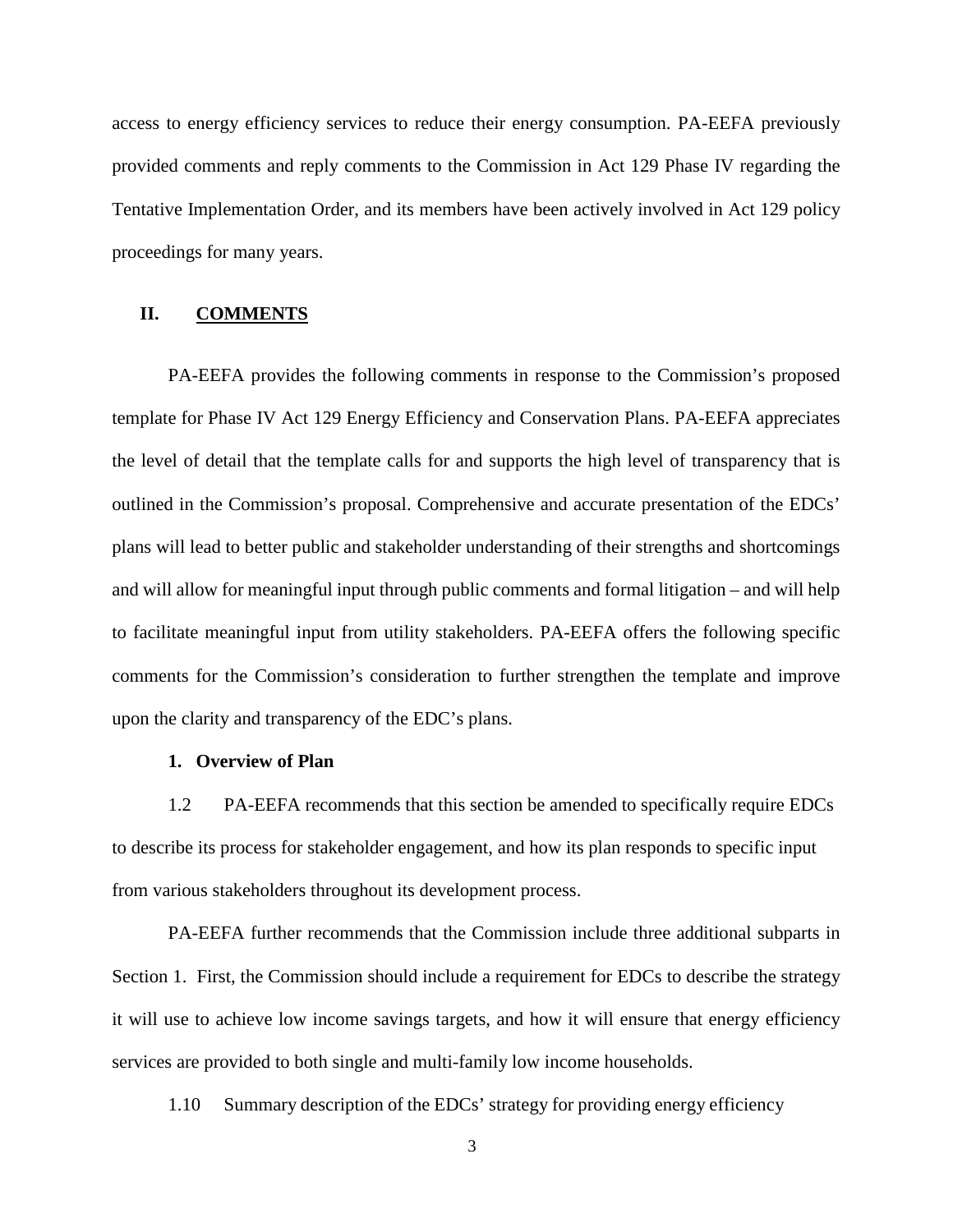programs to low-income customers to achieve the required low-income savings targets, noting how the EDCs will ensure that energy efficiency services are equitably distributed across the EDC's utility service territory to both single family and multifamily low-income households.

Second, the Commission should include a requirement for EDCs to summarize how it will ensure that services are provided equitably across its service territory. EDCs cover very diverse regions – covering large swaths of urban, suburban, and rural populations. This additional section should also outline steps the EDCs propose to take to ensure equitable access and participation among communities of color. Importantly, EDCs should be required to explain and illustrate the data they will collect and the metrics they will use to measure their success with respect to reaching underserved communities. It is critical to collect demographic data of program participants to help the Commission, the utilities, and stakeholders to better understand whether, how, and in what ways services may be provided in a biased or inequitable manner, as research is clear that communities of color have disproportionately high energy usage and energy burdens.<sup>2</sup>

1.11 Summary description of how the EDC will ensure that energy efficiency and conservation services are provided equitably to consumers across the EDC's service territory, including a description of how the EDC will ensure equity will be achieved in its plans to measure and verify participation rates in traditionally underserved communities.

Finally, PA-EEFA recommends that the Commission require EDCs to describe and explain how the EDC intends to coordinate and integrate its Act 129 energy efficiency and conservation programs and its Low Income Usage Reduction Programs (LIURP), to ensure comprehensive and efficient service delivery. The EDC should also describe how Act 129 programs will interact with other energy efficiency, conservation, and healthy homes programs within its service territory, including but not limited to the federal Weatherization Assistance Program, any voluntary natural

<sup>&</sup>lt;sup>2</sup> ACEEE, Lifting the High Energy Burden in America's Largest Cities: How Energy Efficiency Can Improve Low Income and Underserved Communities (April 2016), https://www.aceee.org/research-report/u1602.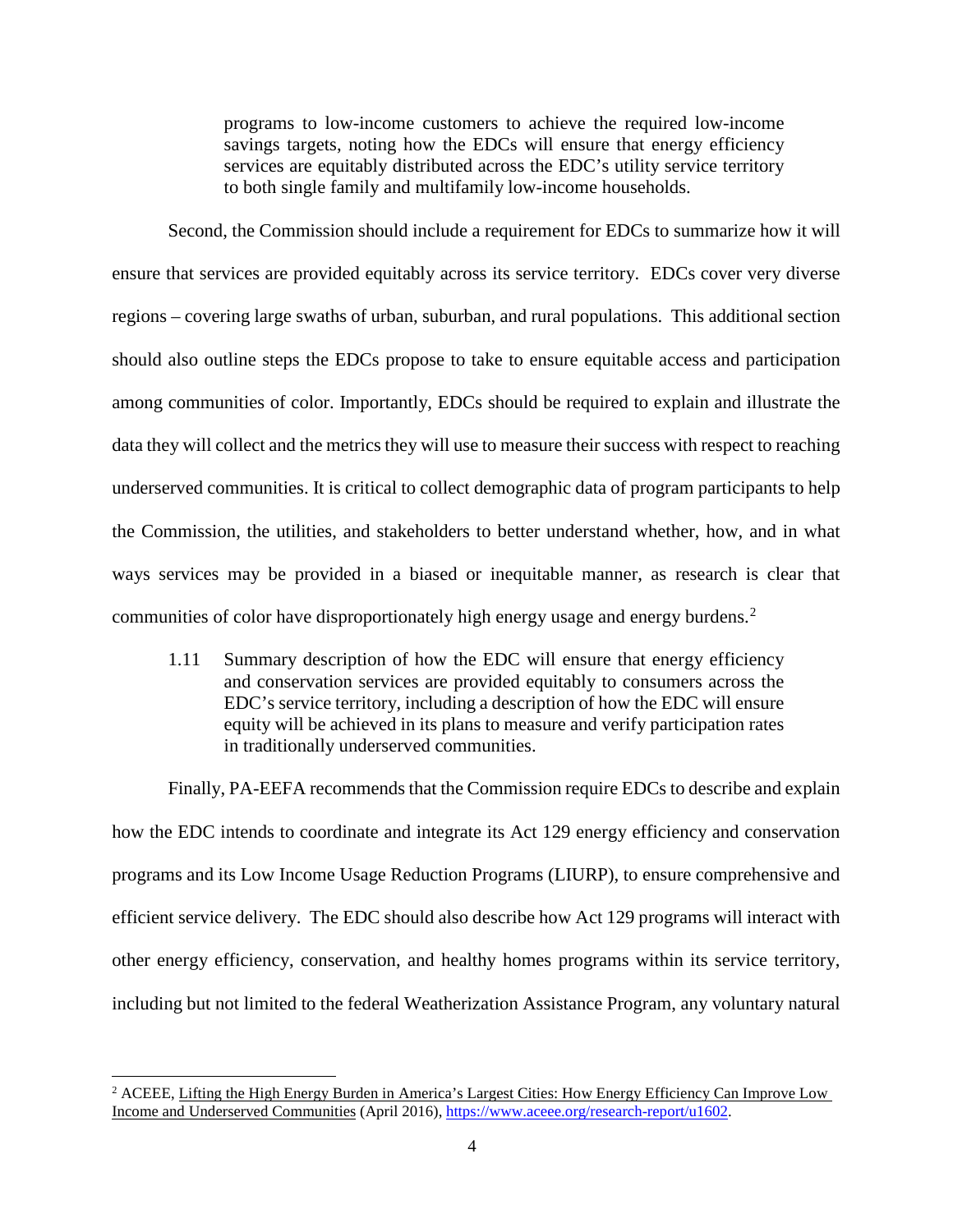gas utility programs, or lead poisoning prevention or other healthy homes programs within the EDC's service territory. Interaction with these programs can help to address health and safety barriers to more comprehensive energy efficiency upgrades, which could allow program dollars to provide more extensive benefits to customers.

1.12 Summary of how the EDC intends to integrate its Act 129 low income energy efficiency and conservation programming with its Low-Income Usage Reduction Program, as well as its efforts to coordinate its Act 129 low income programming with other energy efficiency programs across its service territory.

### **2. Energy Efficiency Portfolio/Program Summary Tables and Charts**

2.1 PA-EEFA recommends adding "Low-Income" to the list of sectors, consistent with Table 5 in the template. The objective of this section is to provide a quantitative overview of the entire plan. Given the strong interest and critical importance of low-income programs, it is important that they be specifically identified and described in the program summary.

Additionally, in the third line of footnote 6, PA-EEFA recommends adding "market" such that the sentence reads as follows: "Programs should be organized around a common technology, end-use, market, or delivery mechanism." Organizing a program around a particular market can provide opportunities to engage customers to install efficiency measures for a number of different end-uses or technologies in the same transaction, and can also be used to develop longer-term relationships leading to sustained efficiency investments. For example, a program might be organized around the grocer market, where it would work with facilities managers to support efficient refrigeration, lighting, ventilation, and water heating. A number of different end-uses and technologies are thus all targeted to the same type of customer.

#### **3. Program Descriptions**

5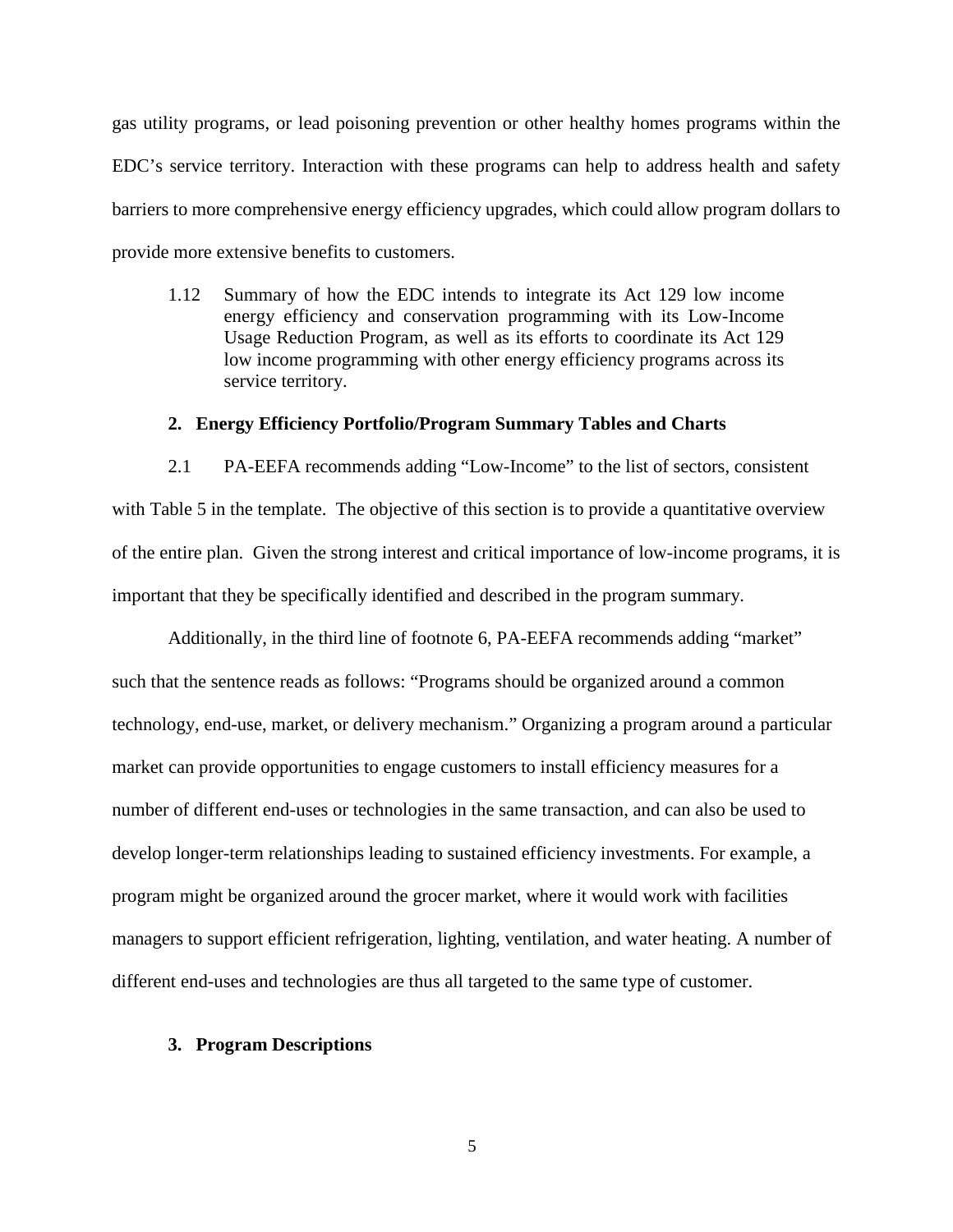3.1.4 PA-EEFA recommends including the following additional language to this section:

> Provide the weighted average estimated useful life ("EUL") for each program proposed by the EDC to fulfill the requirement for a comprehensive residential and non-residential program.

This addition to the template will assist the Commission and stakeholders to evaluate the depth of savings and longevity of the measures provided through each program to determine whether the EDCs have adequately fulfilled the Commission's stated intent to require utilities to provide comprehensive energy efficiency programming.

3.2, 3.2.1, 3.3, 3.4, 3.5 In addition to first year megawatt hour ("MWh") savings and dollars per kilowatt hour ("kWh") saved, PA-EEFA recommends that the EDCs also report lifecycle MWh savings and costs per lifetime MWh saved. This will provide an important view into the relative economic value provided by the EDC programs, as the cost of first year savings can inadvertently mislead reviewers with respect to the relative costs and benefits of different initiatives.

## **4. Program Management and Implementation Strategies**

PA-EEFA recommends that the EDCs include a discussion of how COVID-19 is treated in the five-year plans. EDCs should be required to describe assumptions built into its plans regarding the programs' ability to conduct on-site activities in each year of the plan, as well as specific riskmitigation strategies related to COVID-19 to ensure that customers can be served and targets can be achieved.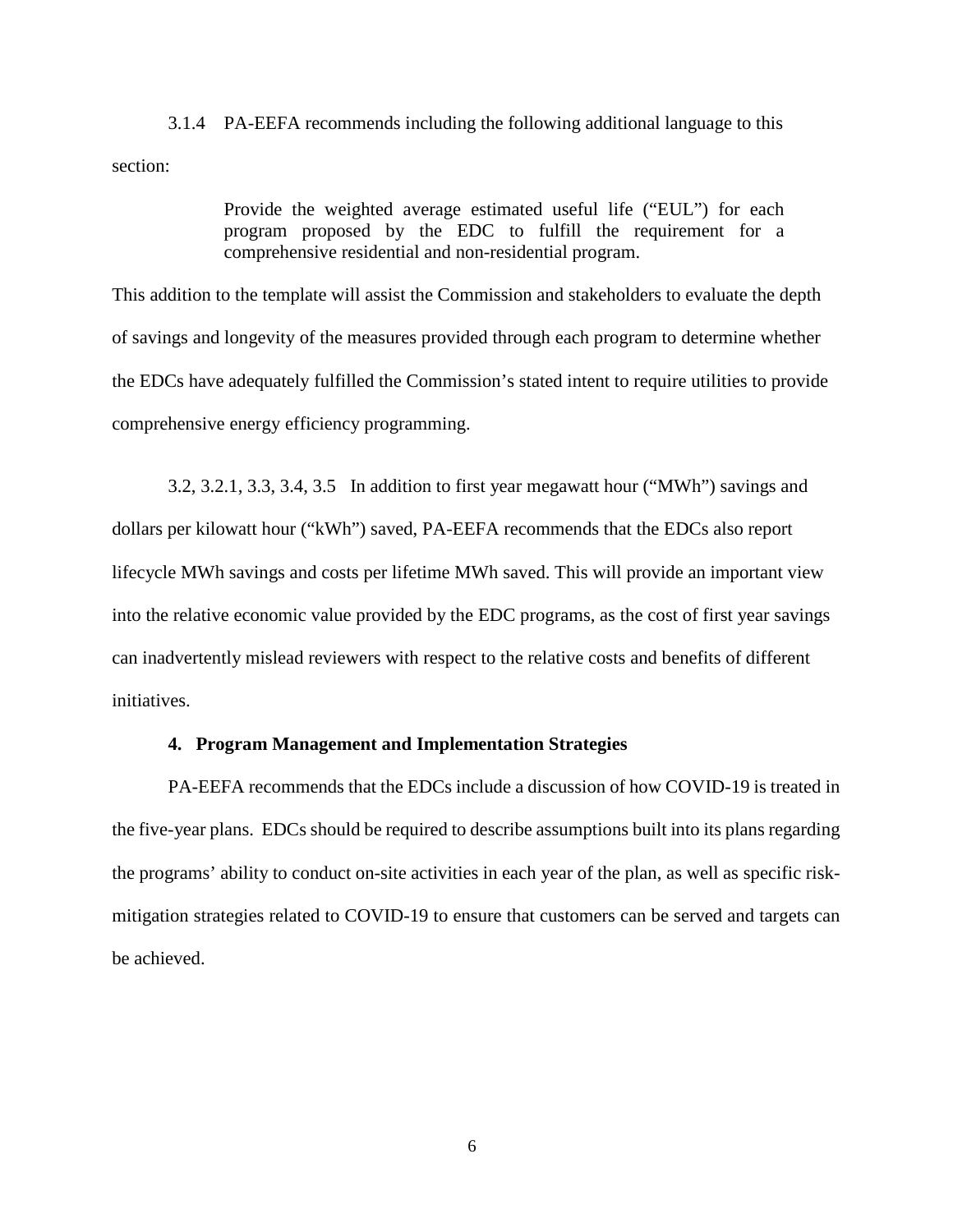4.1.6 PA-EEFA recommends including a description of how the EDCs will ensure that low-income communities and other marginalized populations, including Black and Brown communities, are represented in stakeholder engagement. PA-EEFA believes strongly that services to consumers must be driven by consumers. To achieve this goal, it is critical that EDCs be required to engage directly and intentionally with the diverse public they serve.

## **6. Quality Assurance and Evaluation, Measurement and Verification**

PA-EEFA recommends including a description of Quality Assurance/Quality Control procedures related to ensuring data integrity and accuracy. Complete and accurate data is critical to program evaluation – both in determining whether the plan is adequately designed and in later evaluating the program's success. Inadequate planning around data integrity and accuracy can create issues for program evaluation that do not become clear until long after the issue is too late to correct. Requiring utilities to specifically identify and explain its plan for ensuring data integrity and accuracy in the planning phase will help ensure that EDCs have fully considered and addressed this important issue.

#### **9. Plan Compliance Information and Other Key Issues**

9.1.2 PA-EEFA recommends adding a description of how EDCs harmonize Act 129 and LIURP programs to deliver comprehensive benefits to low income consumers. EDCs should be required to specify the manner in which its services will be coordinated across programs, including – for example – scheduling of services, the use of a common application, coordination across or between Community Based Organizations and Conservation Service Providers, and a description of how EDCs are leveraging the programs to provide comprehensive services across the lowincome sector. In addition to inter-utility coordination, between and across each EDC's Act 129 and LIURP programming, EDCs should also describe how the utility will coordinate and leverage Act 129 programming with external energy efficiency, conservation and healthy housing programs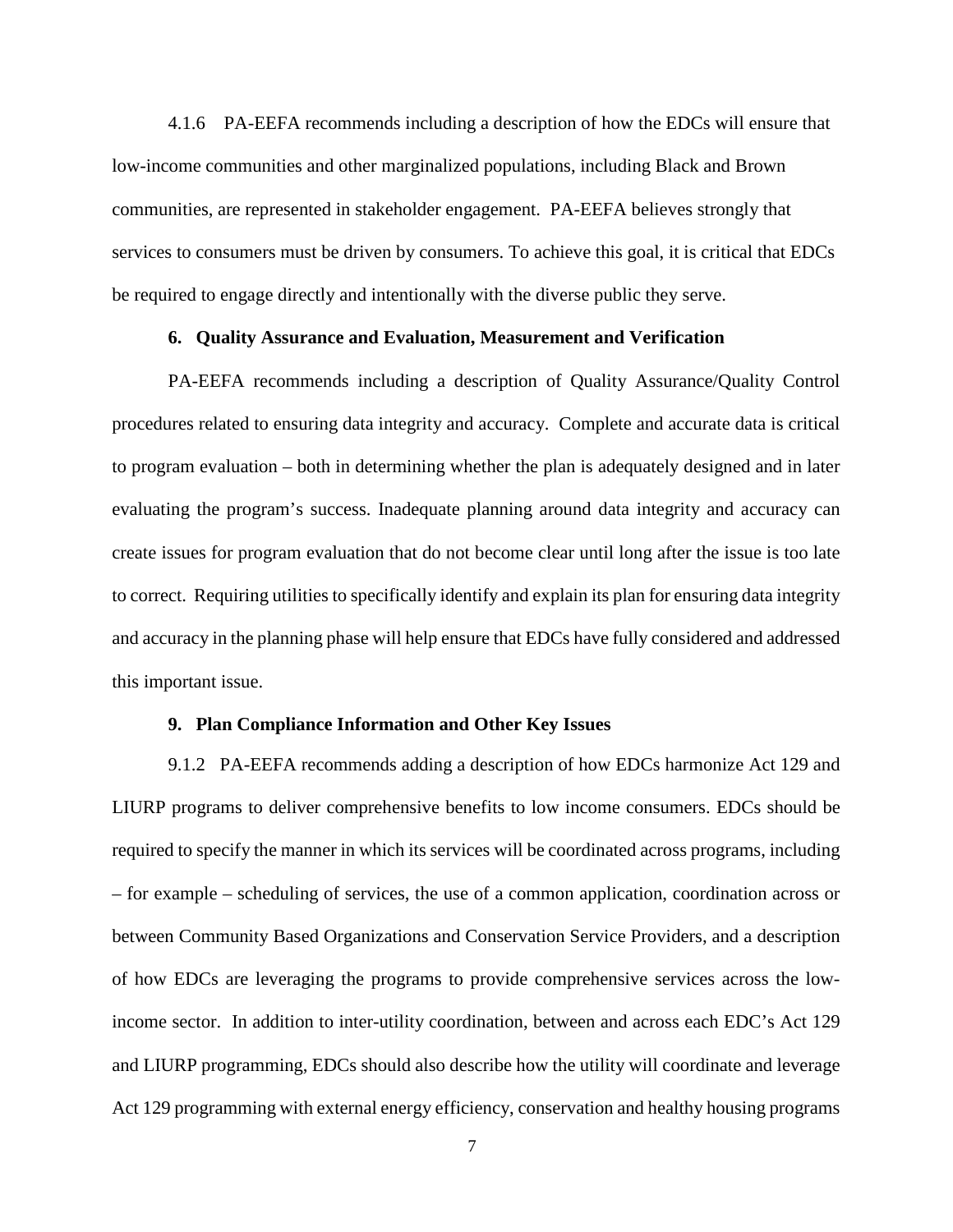– including but not limited to the federal Weatherization Assistance Program (WAP), natural gas utility programming, lead poisoning prevention programs, asthma trigger reduction programs, and other programs that address structural issues in a home, all of which may be available in the service territory.

Understanding how services are currently synchronized can allow for not only enhanced energy efficiency services for low-income customers but also can help establish best practices for coordination and allow stakeholders to have the data to provide more comprehensive proposals for approaches to coordination efforts going forward.

#### **Tables**

#### **Table 8**

PA-EEFA recommends that the EDCs include footnotes or a table key that explains how participation is defined for each program. PA-EEFA recommends this because participation is determined differently depending on the measure. For example, replacing all lighting in a home would be measured by bulb, not by household, whereas a customer switching from an electric to a gas furnace could be measured by household. It is important to know how participation is defined to properly evaluate program reach.

#### **Table 10**

Table 10 requires acquisition costs for both MWh and MW savings. However, many individual measures will produce both MWh and MW savings. It is not clear from the template how costs for measures that produce both MWh and MW savings should be allocated to determine the separate acquisition costs. Without clear and consistent procedures for this allocation, the results will not be comparable across the EDCs or between programs.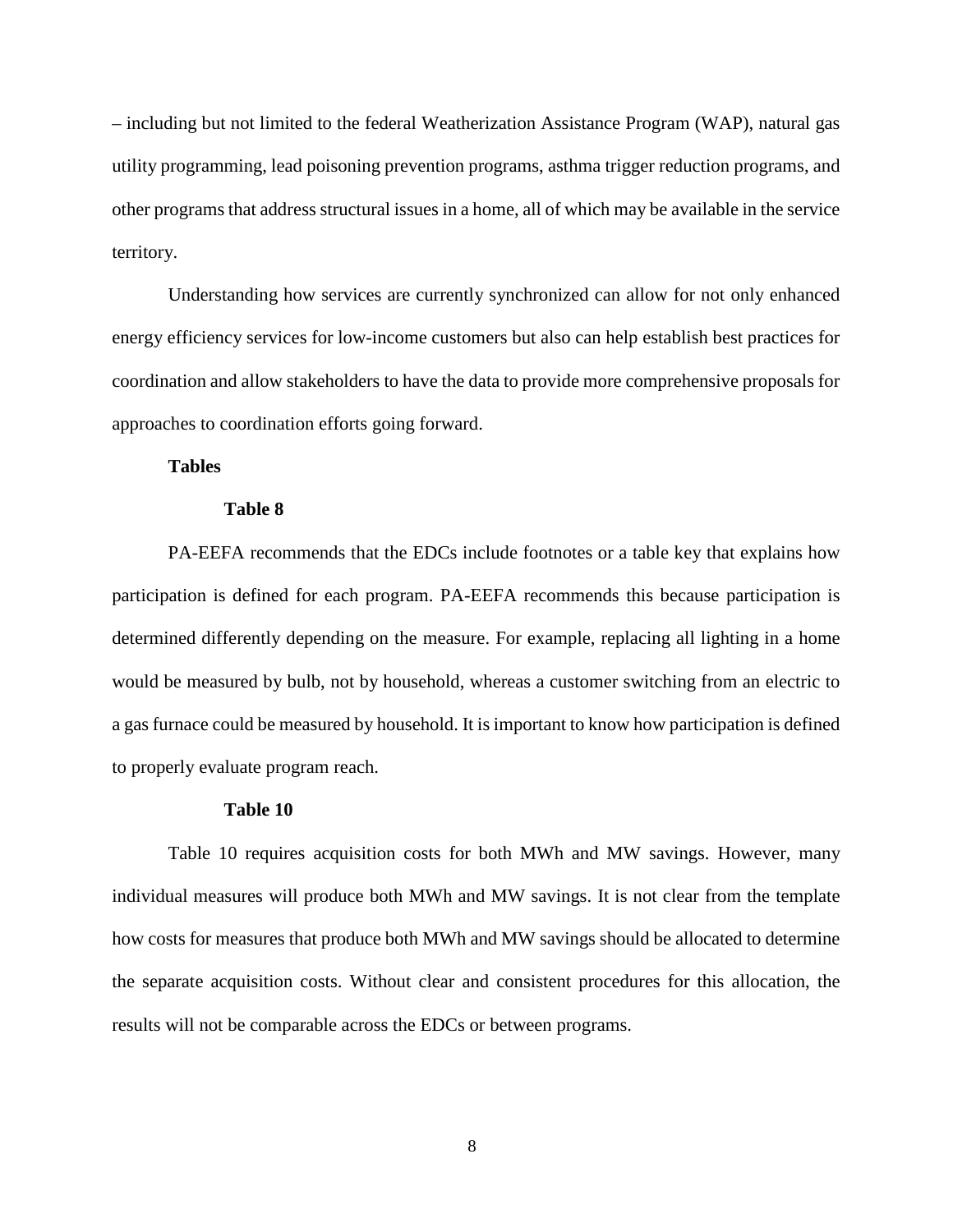# **III. CONCLUSION**

PA-EEFA thanks the Commission for the opportunity to comment on the proposed EE&C plan template and supports the Commissions efforts to ensure the utilities develop a comprehensive, detailed EE&C plan that provides both clarity and transparency for the Commission, stakeholders, and ratepayers. PA-EEFA's recommendations are intended to strengthen the template and ensure robust data collection and detailed program description, especially relating to low-income programming, for implementation of Phase IV of Act 129. PA-EEFA therefore respectfully recommends the Commission modify the template to include the recommendations as described above.